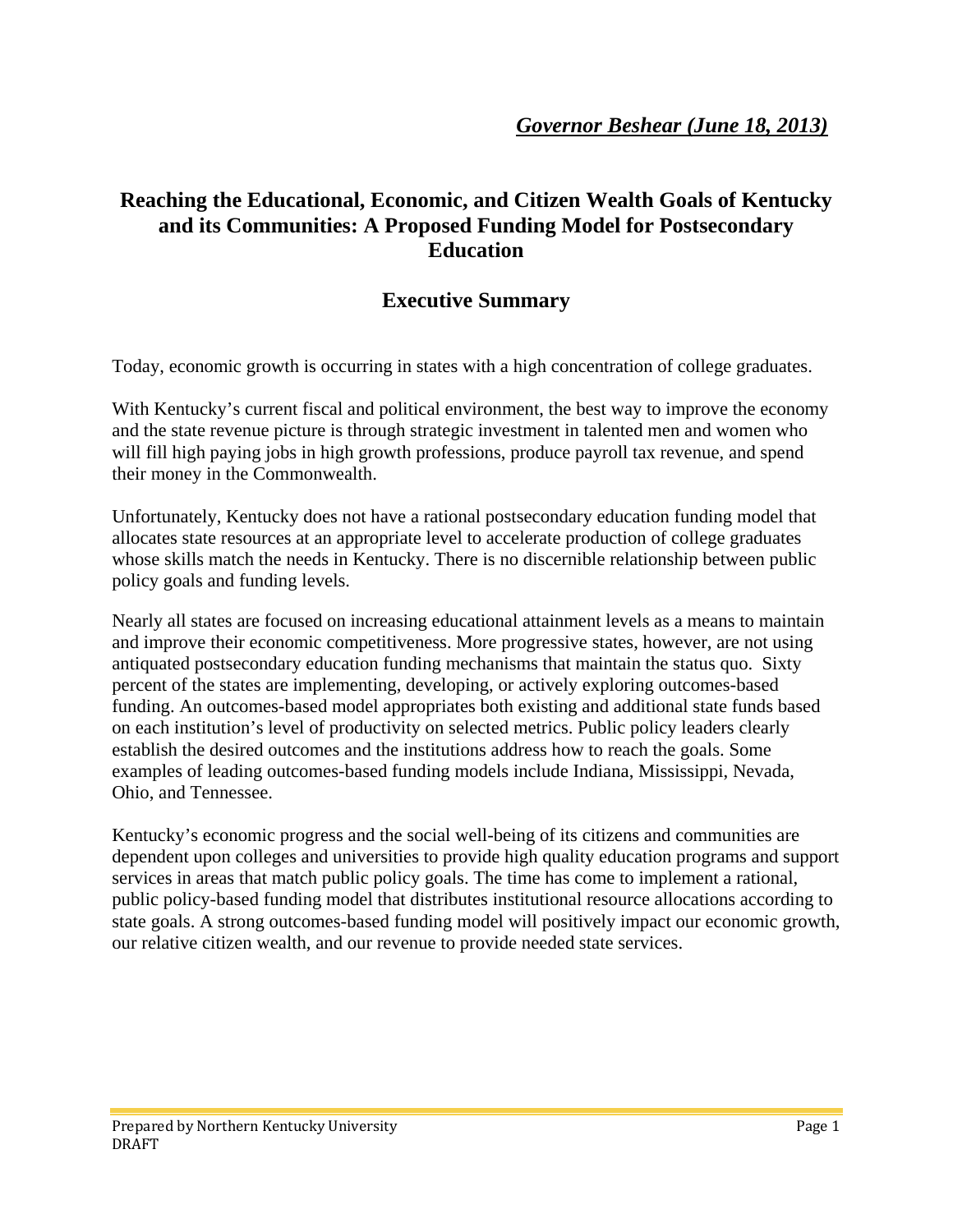## **Proposed Outcomes-Based Model Principles, Key Outcomes, and Implementation Framework**

Based on well-designed models in other states, recommendations by leading national education organizations, and the combination of Kentucky's unique funding history and current goals, the following key principles, key outcomes, and implementation framework should be considered by state policymakers.

### **Kentucky should have a model that:**

- Affirms the statewide goals that institutions are expected to achieve.
- Promotes mission differentiation and includes metrics that allow all institutions to have an opportunity to invest in capacity building by excelling at their missions.
- Includes a relatively short list of performance metrics.
- Uses unambiguous metrics that can't be manipulated; that emphasize numbers, not rates, e.g., number of graduates, not graduation rates.
- Guides additional state funding requests and is used to distribute funds regardless of economic conditions.
- Addresses any unwarranted disparities in funding among institutions with similar missions.
- Employs phase-in provisions to moderate significant annual shifts in institutional funding.
- Is simple, transparent, focused, and easy to communicate and explain.

### **Kentucky should have a model that ties funding to:**

- Degrees, with added incentives for priority fields, such as STEM degrees and degrees that address specific regional labor market demands, and selected subpopulations, such as underrepresented minorities and adult learners.
- Transfers from two-year to four-year institutions.
- Progress to degrees, e.g., student credits completed and student progression.
- Research activity/federal research investments, emphasizing research that drives Kentucky growth and benefits Kentucky citizens' quality of life.
- Job placement rates that could be phased in over time once data is available.

### **Kentucky should phase in the implementation of the new model by:**

- Transitioning 25% of current appropriations in each of the next four years.
- Providing additional state funds placed into an outcomes-based pool each year to:
	- o provide financial incentives to change performance while mitigating the risk of leaving institutions financially vulnerable;
	- o expand capacity at institutions that can fuel economic growth and increase state revenue;
	- o allow for a quicker transition; and
	- o address college affordability issues.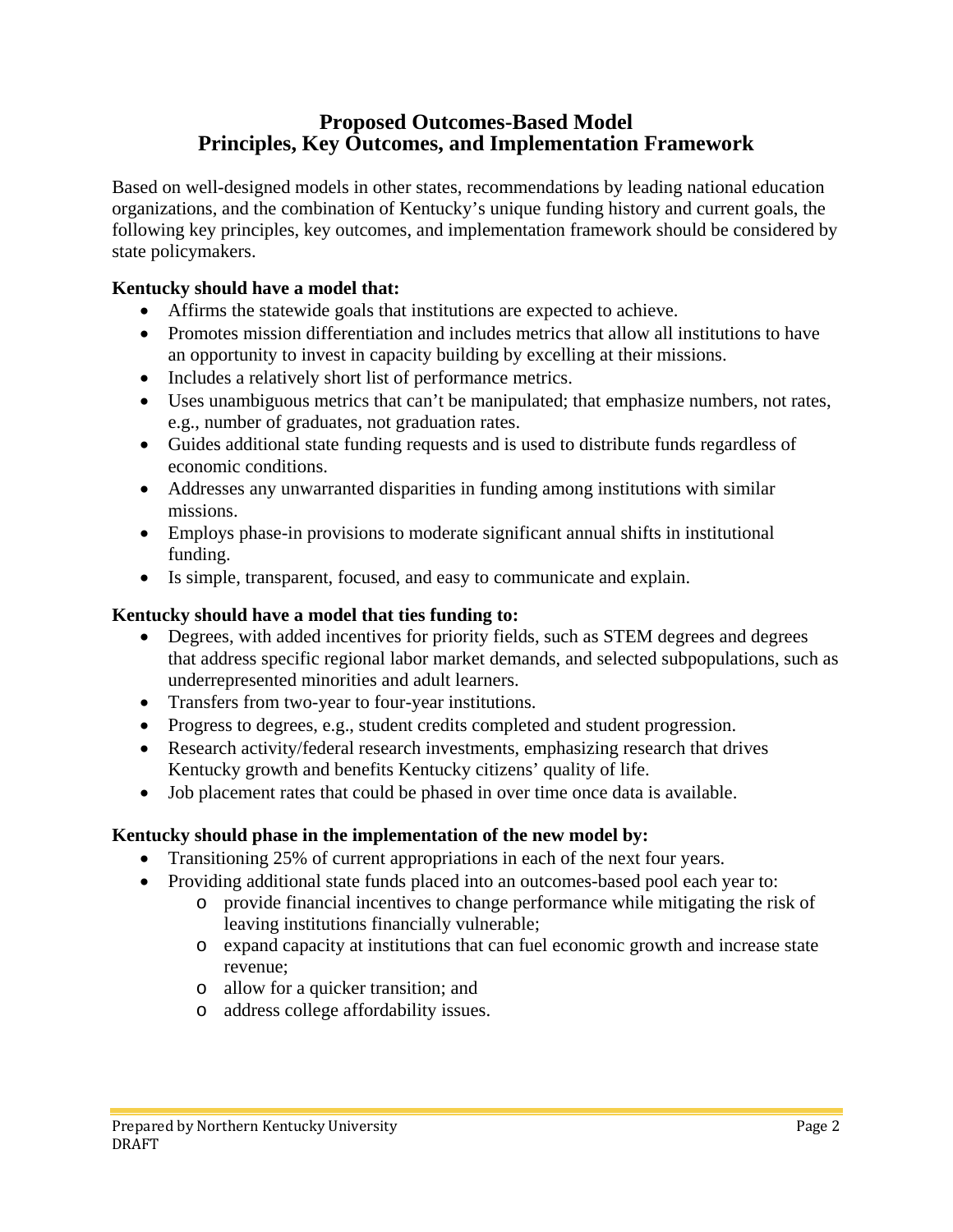# **Reaching the Educational, Economic, and Citizen Wealth Goals of Kentucky and its Communities: A Proposed Funding Model for Postsecondary Education**

Sixteen years ago, the Kentucky General Assembly enacted the Postsecondary Education Improvement Act of 1997 (HB1) that was perhaps the most sweeping higher education reform legislation of any state in the past two decades. The primary objective of the reform act was "the development of a society with a standard of living and quality of life that meets or exceeds the national average." At the heart of this plan were initiatives to expand educational access and workforce training opportunities, produce more graduates who are prepared for life and work, produce research that stimulates economic growth, and improve the wellbeing of Kentucky communities. The Council on Postsecondary Education has an accountability system in place that includes annual performance metrics aligned with the strategic plan. Kentucky has made measurable progress on these objectives.

But, Kentucky does not have a comprehensive, rational postsecondary education funding model that allocates state resources at an appropriate level to accelerate production of college graduates whose skills match the needs of Kentucky. There is no discernible relationship between public policy goals and funding levels. The current system does not have sufficient financial rewards for advancing state objectives, and performance pools, with limited funding, do not facilitate significant change on campuses. A more effective tactic for holding institutions accountable is to tie institutional funding to outcomes on identified metrics that align with state goals and objectives. By tying institutional funding to performance, accountability is stronger and institutional progress towards identified state goals will improve.

### **How has Kentucky's funding strategy aligned with state goals?**

At the core of HB1 are six goals, the first of which is to have "a seamless, integrated system of postsecondary education strategically planned and adequately funded to enhance economic development and quality of life."

In 1982, Kentucky enacted a formula funding model based on student enrollments and institutional missions, but later moved to an incremental model that preserved base funding.

After the 1997 reform legislation was enacted, benchmark funding was tried for a few years but was discontinued. Small performance funding pools on top of an antiquated base have been recommended in recent years, but these recommendations have largely been unfunded. Reductions have been the same percentage across institutions regardless of institutional performance. As a result, institutions with strong growth and high degree production did not receive the financial support to continue the productivity.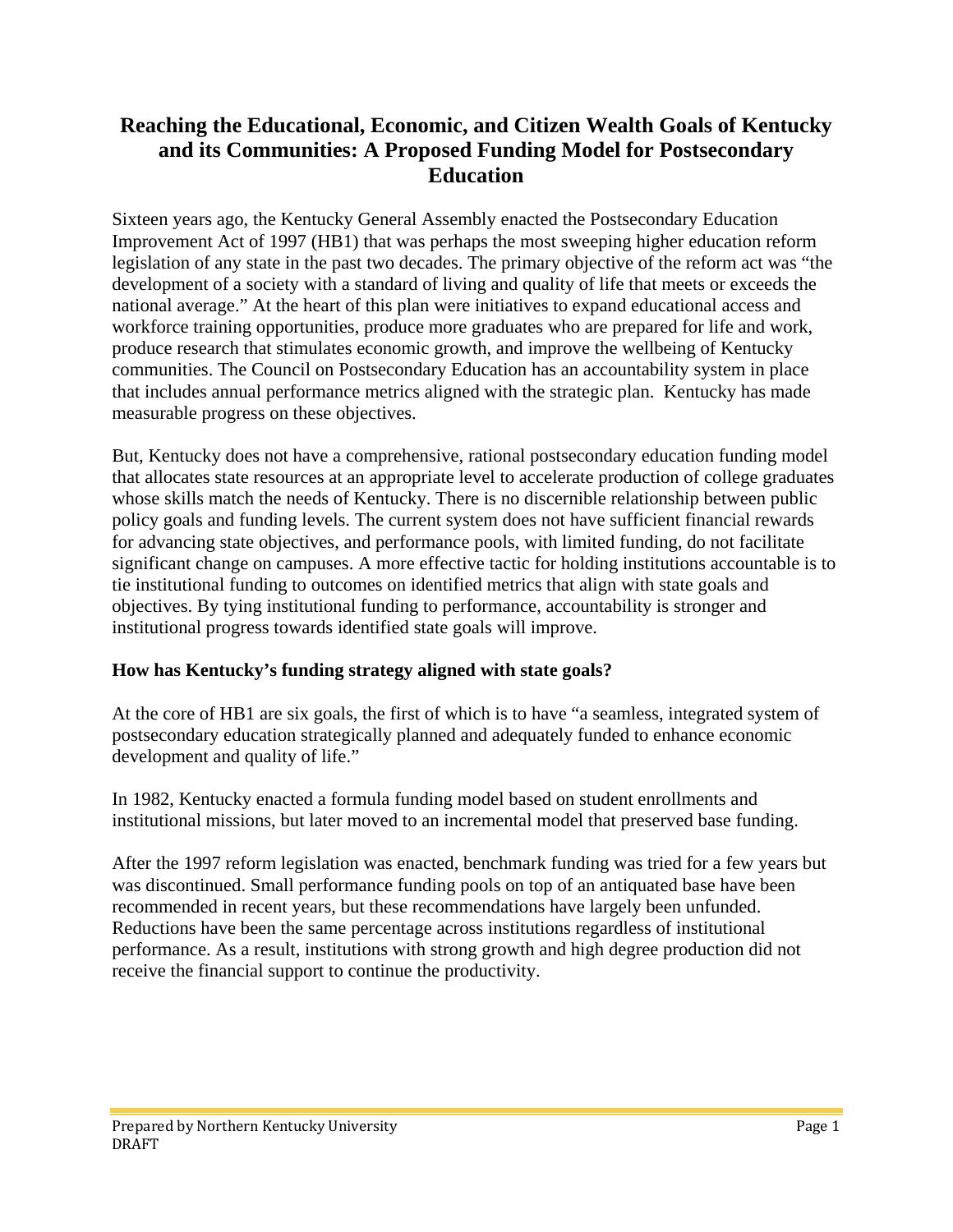### **What evidence is there that state appropriations are misaligned with state goals?**

#### *Net State Appropriation per full-time equivalent (FTE) Student*

One of the primary cost drivers for colleges and universities is the number of students it serves. As a result, comparing institutional funding on an FTE basis is a widely adopted national metric for comparing higher education funding levels. When examining funding on a per FTE basis, institutions with similar missions should receive similar levels of state funding if funding is aligned with state educational attainment goals. However, we can see in Kentucky that this is far from the case. Funding per FTE at the regional institutions ranges from \$5,507 to \$3,796.



#### **FY 2012-13 Net State Appropriation Per Fall 12 FTE Student**

FTE = Fall 2012; Undergraduate Total Semester Hours Divided by 15; Graduate and Law Total Semester Hours Divided by 12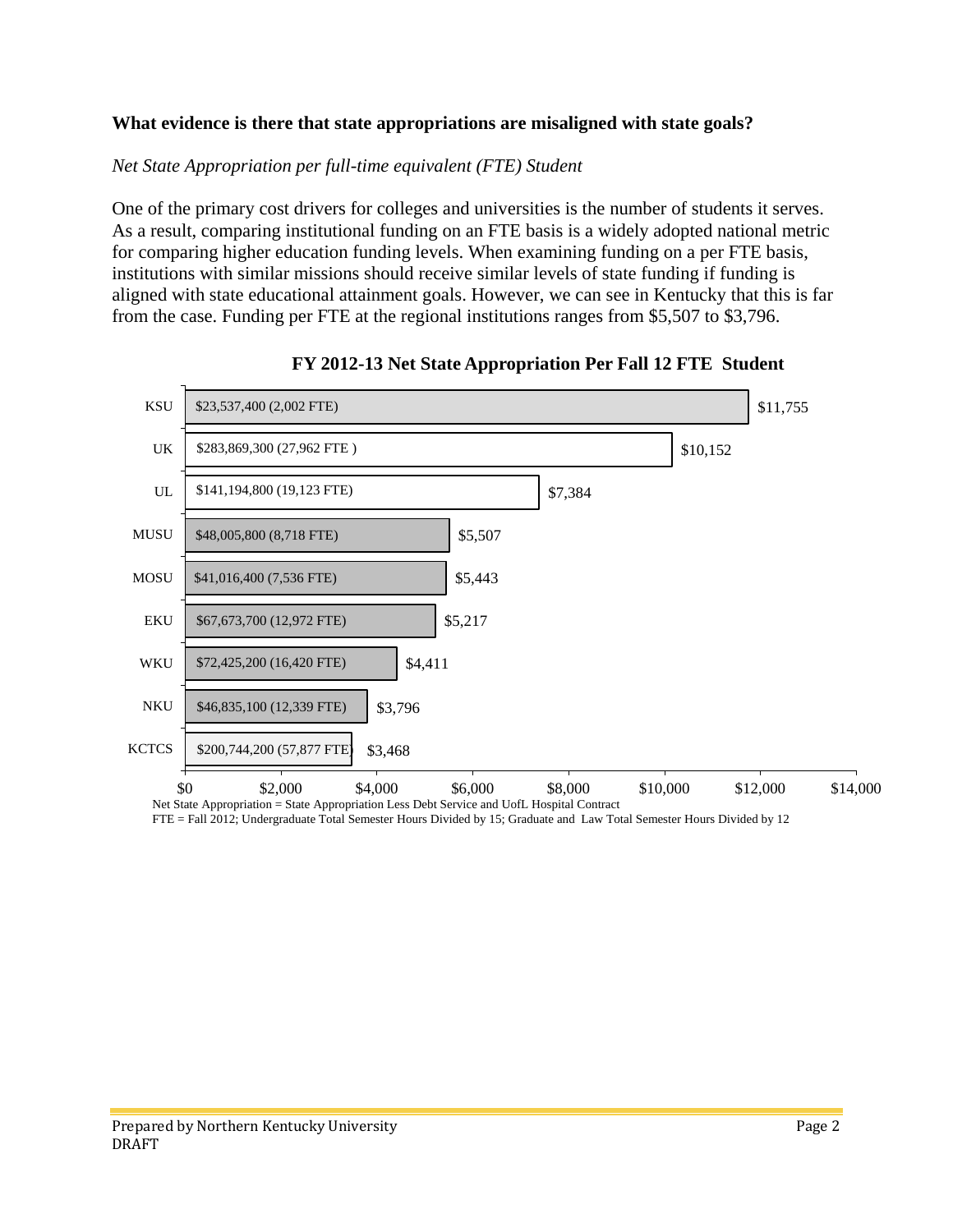#### *Student / State Share*

A key component in reaching Kentucky's educational attainment goals is ensuring our institutions of higher education remain affordable for Kentucky's residents. This affordability is maintained through a balance of state and federal financial aid programs, state funding to institutions, tuition rates, and institutional financial aid. When looking at state appropriations, higher levels of state appropriation can lead to lower tuition rates and/or increased levels of institutional financial aid. In a state where institutional funding aligns with state goals, the total public funds (institutional state appropriations compared to tuition revenue) should be relatively similar for institutions with similar missions. However, in Kentucky, those institutions that have grown the most are most heavily reliant on student tuition. Much of the growth at these institutions has been funded through tuition rate increases rather than a balance of state appropriation and tuition revenue. Data from fiscal year 2011-12 indicate that the state share of public funds varies significantly for the regional comprehensive universities, with a high of 40% to a low of 27%.



#### **2011-12 Share of Total Public Funds**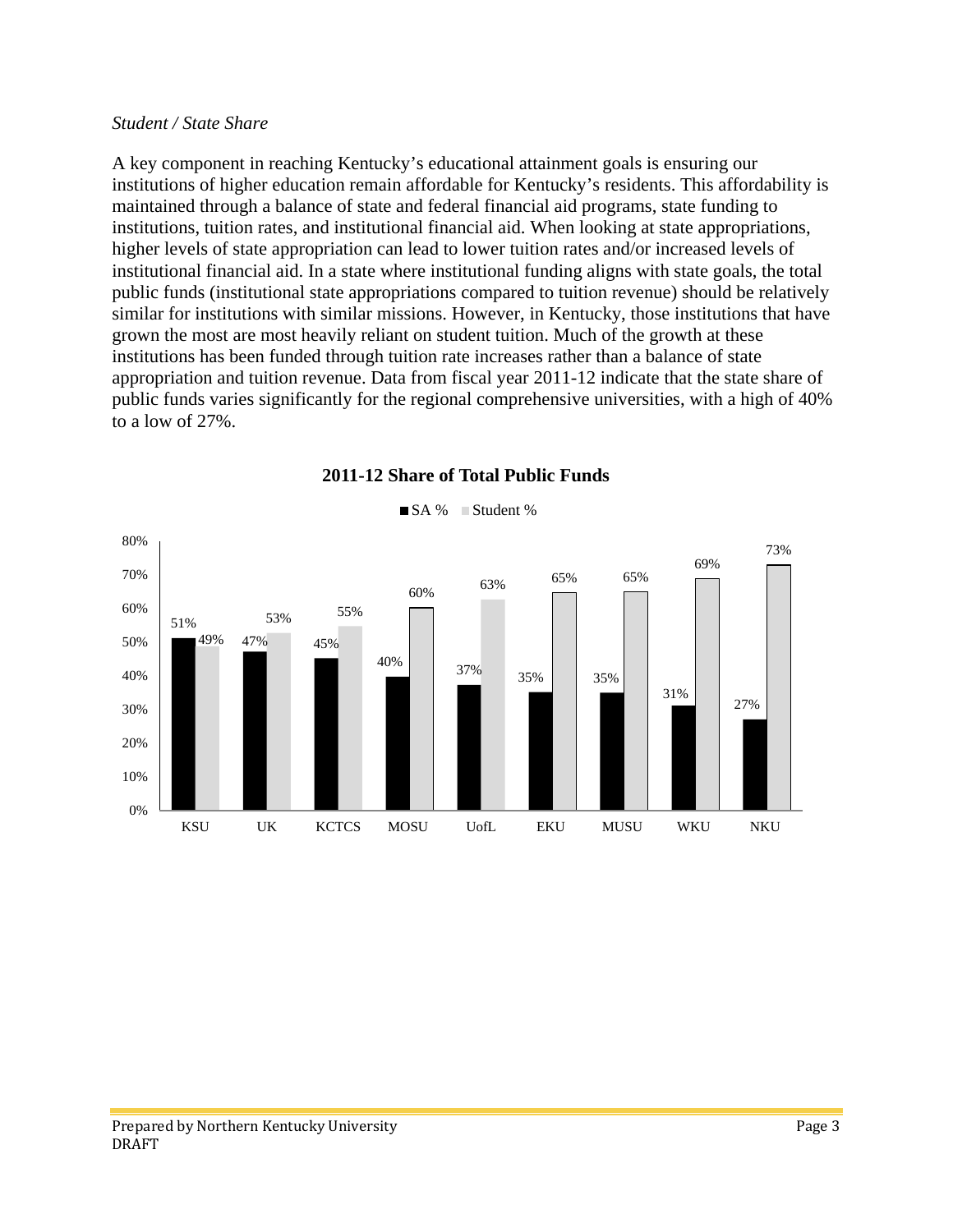### *Net State Appropriation per Bachelor's Degree*

While the number of FTE students is one of the primary drivers of costs, the number of degrees produced is a primary outcome for an institution's contribution to increasing educational attainment levels in the state. As a result, funding institutions on a per degree basis is being adopted by states as a primary metric for the allocation of funds. This approach encourages institutions to focus on ensuring the students they enroll are able to successfully graduate. When examining funding on a per degree basis, institutions with similar missions should receive similar levels of state funding if funding is aligned with state educational attainment goals. Among the Kentucky regional universities, funding varies widely with a high of \$38,541 per degree to a low of \$24,782.



**FY 2011-12 Net State Appropriation Per Bachelor Degree** 

Net State Appropriation = State Appropriation Less Appropriated Debt Service and Less UL Hospital Contract Degrees = Bachelor Only = Academic Year 2011-12

Together these three metrics suggest that unwarranted disparities exist in the funding of Kentucky's regional institutions. While institutional missions differ, which justifies some variation in funding allocation among Kentucky's universities, there is no public policy explanation for the magnitude of funding disparities among the regional comprehensive institutions.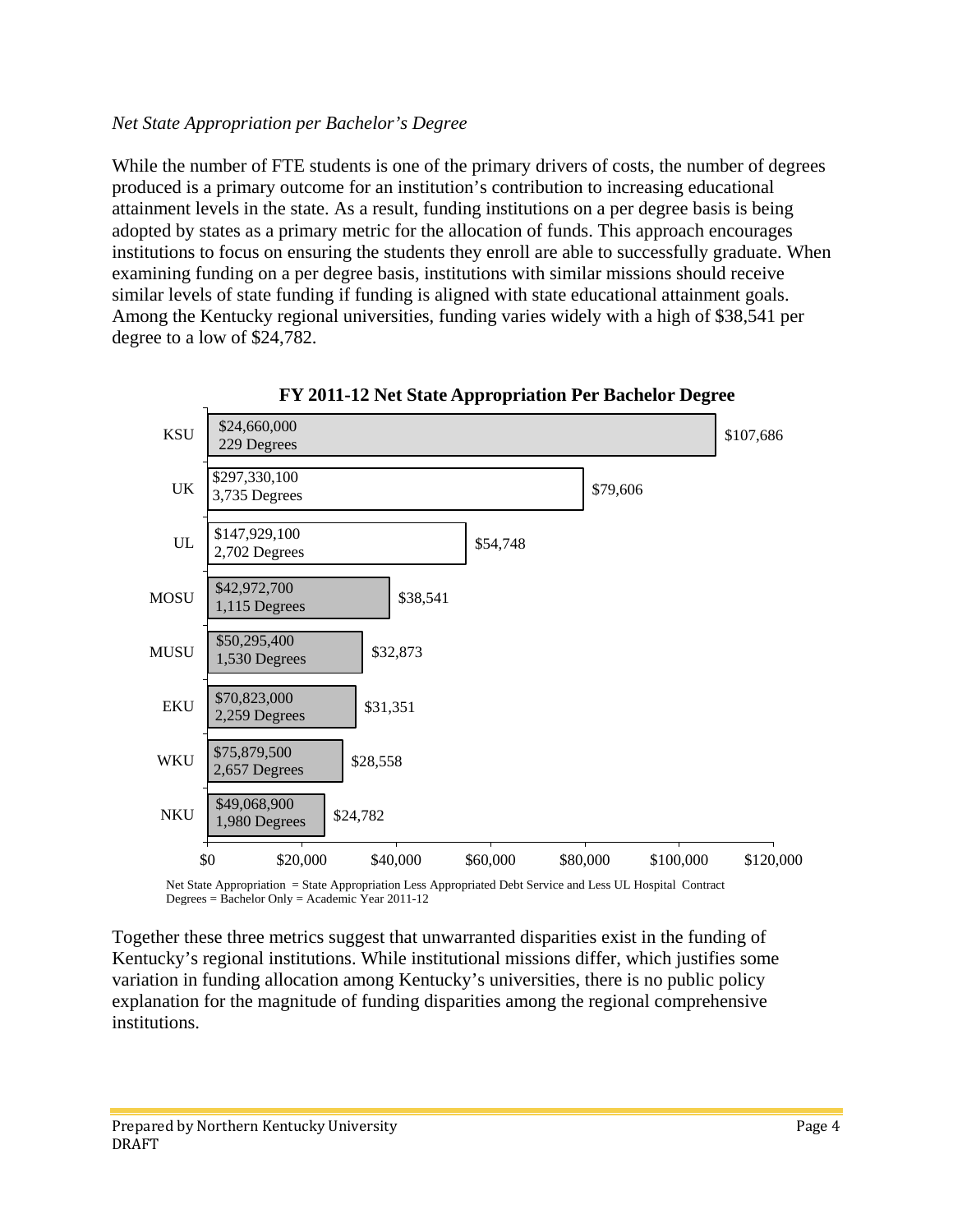### **What are other states doing to align their funding strategies with goals?**

### *Performance Funding*

As policymakers in Kentucky have continued to express concerns about accountability, lower costs, and improved performance, many states have implemented performance funding. According to the Southern Regional Education Board (SREB), more than half of the states have some form of performance-based funding. More traditional performance funding models have used a small pool of new dollars to reward institutions for making incremental change from year to year in pursuit of pre-determined improvement targets, such as a percentage increase in degrees awarded or graduation rates. In some states, these pools have been in addition to enrollment-based funding components that addressed institutional size and growth.

As previously mentioned, performance funding proposals in Kentucky in recent years featured a separate small pool of funds on top of current base funding. In nearly each biennium, the proposals were not supported nor would they have better aligned state resources with state goals.

### *Paying for Results: Recent Trends in Outcomes-based Funding across the States*

More recently, state policy leaders in other states are exploring outcomes-based funding. In September 2012, SREB released a report titled *Essential Elements of State Policy for College Completion: Outcomes-Based Funding.* SREB describes outcomes-based funding as a specific type of performance funding approach designed to not only further state goals for its postsecondary system but also strengthen the reliability, sustainability, equity, and adequacy of funding for the state's public postsecondary institutions. In some states, separate enrollmentdriven formulas are being phased out as the number of course completions, student progression, and degrees are being integrated into a more holistic, outcomes-based model. These models appropriate both existing and additional state funds among institutions based on each institution's level of productivity on selected metrics. More than 60% of the states in the U.S. are implementing, developing, or actively exploring outcomes-based funding. Some examples:

- Ohio and Indiana both have made significant progress transitioning components of their enrollment-driven funding formulas to course completions and degree attainment. Nevada is considering a new outcomes-based formula that also shifts the focus from enrollments to completions and degrees.
- Mississippi had an enrollment-driven formula that was frozen approximately five years ago. Like Kentucky, Mississippi's current funding situation has resulted in large unwarranted disparities among institutions with similar missions. Earlier this year, the Mississippi College Board adopted a new funding formula based on outcomes. Ninety percent of the new model rewards student credit hour completions and degrees weighted by discipline and course level (e.g., freshman, sophomore), in addition to providing funds for research at research universities. The remaining ten percent is provided for operating expenses based on factors such as enrollment, number of on-campus students, acreage, and number of buildings.
- Tennessee has an integrated funding model in place that primarily allocates funding based on outcomes while institutions have the opportunity to earn up to an additional 5.45% from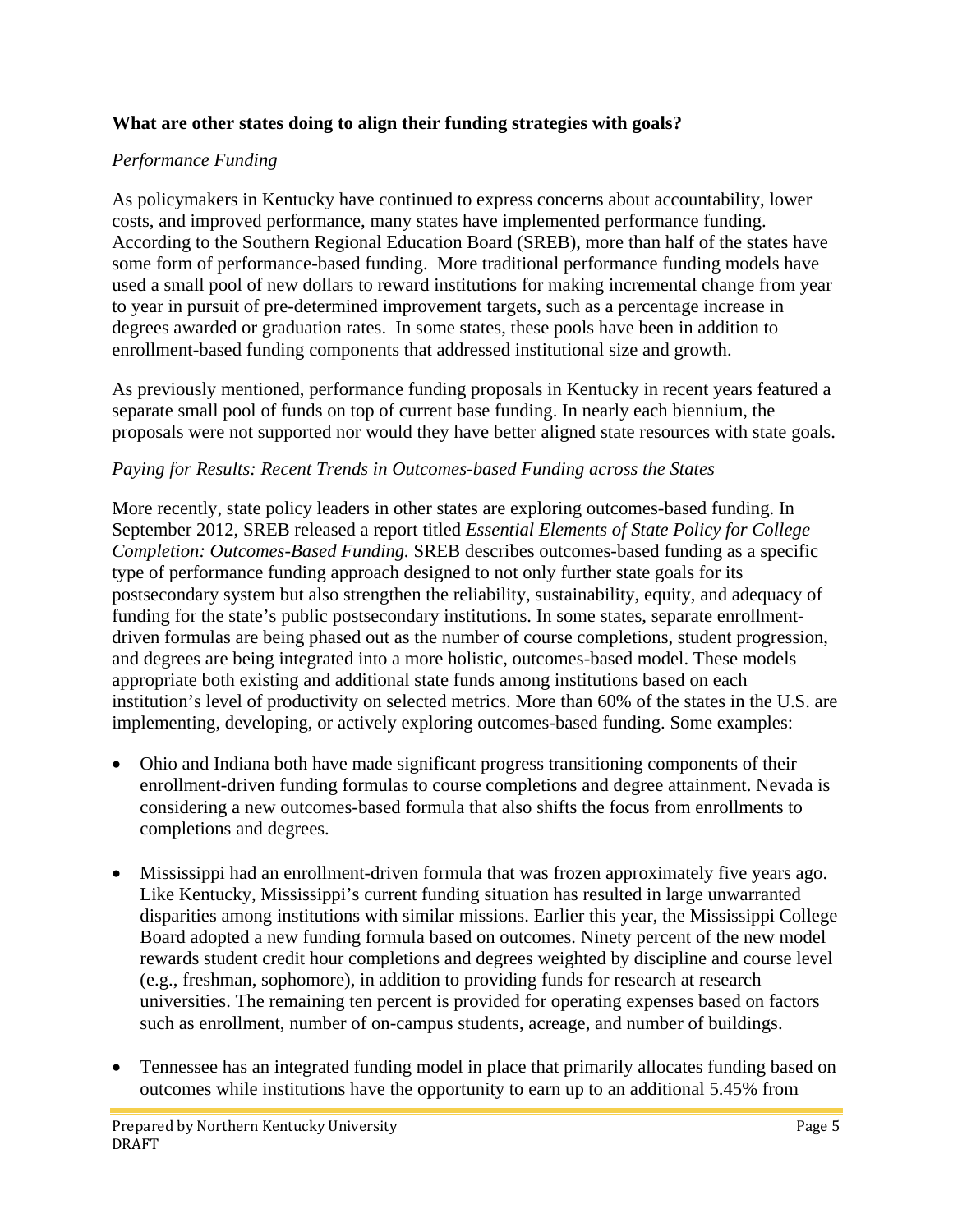performance funding metrics. The new model has had strong support from the higher education community and state policy leaders.

While specific features may differ given each state's past funding history, array of institutions, and postsecondary goals, there are three common themes among these new and emerging models: 1) student progression (e.g., completed credit hours or courses), 2) credentials conferred (e.g., degrees and certificates), and 3) incentives for producing degrees in high demand fields and to underrepresented groups.

Of great significance is that states, *either with or without* historical enrollment-driven formulas, are incorporating course completions into their outcomes-based models, and the historical focus on graduation rates (yield) is transitioning to degree production (more graduates). Graduation rates do not account for the substantial number of students that complete their degree attending part-time for at least a portion of their education, nor does it take into account students that transfer to other institutions and then complete their degree. Using rates may impede access. On the other hand, outcomes-based funding can yield the following benefits:

- Incentivize colleges and universities to increase degree productivity and improve the time it takes to graduate.
- Encourage colleges and universities to attract, prepare, and graduate non-traditional and at-risk students so that the state can respond to new or increased workforce development opportunities as well as improve participation rates in higher education.
- Promote efforts to become more effective and efficient.
- Communicate to colleges and universities the priorities of the state.
- Accelerate progress towards state goals.

### **Given the current funding status and strategic goals for postsecondary education, what principles and features should be included in a new funding model for Kentucky?**

If Kentucky policymakers are interested in investing taxpayer dollars in a way that produces the results they expect, a new funding strategy is needed. The 1997 reform act and the current statewide strategic agenda for postsecondary education, Stronger by Degrees, positions Kentucky well to move toward an outcomes-based funding approach. Such a model would provide the mechanism for state policy leaders to invest in its postsecondary education institutions in order to achieve desired outcomes.

Based on well-designed models in other states, recommendations by the Southern Regional Education Board (SREB) and the National Center for Higher Education Management Systems (NCHEMS), and the combination of Kentucky's unique funding history and current goals, the following key principles, key outcomes, and implementation framework should be considered by state policymakers: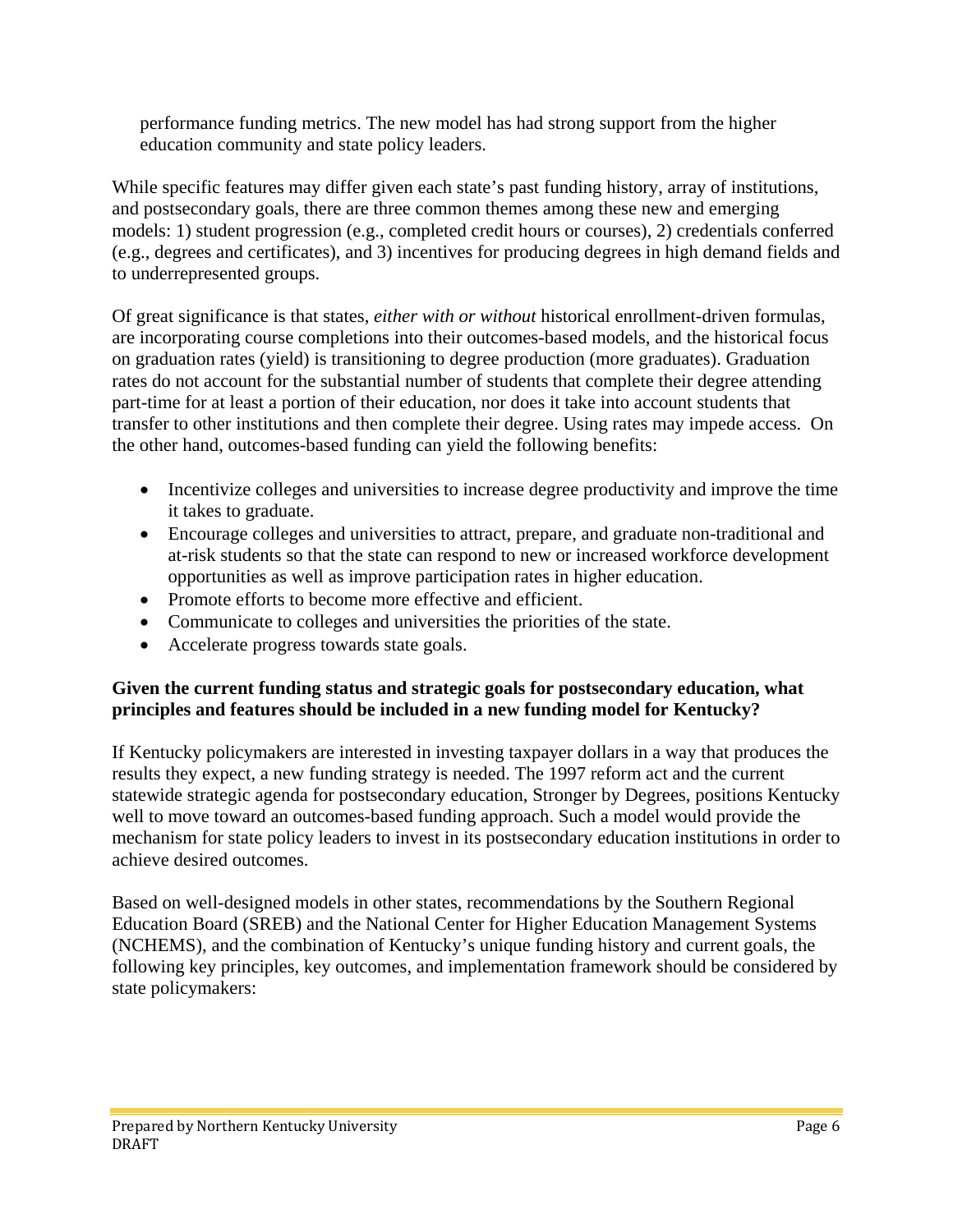## *Key Principles*

Kentucky should have a model that:

- Affirms the statewide goals that institutions are expected to achieve.
- Promotes mission differentiation and includes metrics that allow all institutions to have an opportunity to benefit by excelling at their missions.
- Includes a relatively short list of performance metrics.
- Uses unambiguous metrics that can't be manipulated; that emphasize numbers, not rates, e.g., number of graduates not graduation rates.
- Can be used to support the biennial request for additional state funding as well as to distribute funds regardless of economic conditions.
- Addresses any unwarranted disparities in funding among similar institutions.
- Employs phase-in provisions to moderate significant annual shifts in institutional funding.
- Is simple, transparent, focused, and easy to communicate and explain.

### *Key Outcomes*

Kentucky should have a model that ties funding to:

- Degrees, with added incentives for:
	- o Priority fields, such as STEM degrees and degrees that address specific regional labor market demands.
	- o Selected subpopulations, such as underrepresented minorities.
- Transfers from two-year to four-year institutions.
- Progress towards degree such as student credit hours completed and student progression.
- Research activity and federal research investments that drives Kentucky growth and citizen quality of life.
- Job placement rates that could be phased in over time once data is available.

### *Implementation Framework*

Kentucky should phase in the implementation of the new model by:

- Transitioning 25% of current appropriations in each of the next four years.
- Placing additional state investment into the outcomes-based pool each year to:
	- o Provide financial incentives to change performance while mitigating the risk of leaving some institutions financially vulnerable.
	- o Expand capacity at institutions that can fuel economic growth and increase state revenue.
	- o Allow for a quicker transition.
	- o Address college affordability issues.

In the example below, 25% of the state appropriation base is designated as an outcomes-based pool (Column B). The state would then invest an additional pool of money each year for four years (Column C), to create a pool of funds (Column D) to be distributed based on each institution's performance using the outcomes-based funding model. The recurring base (Column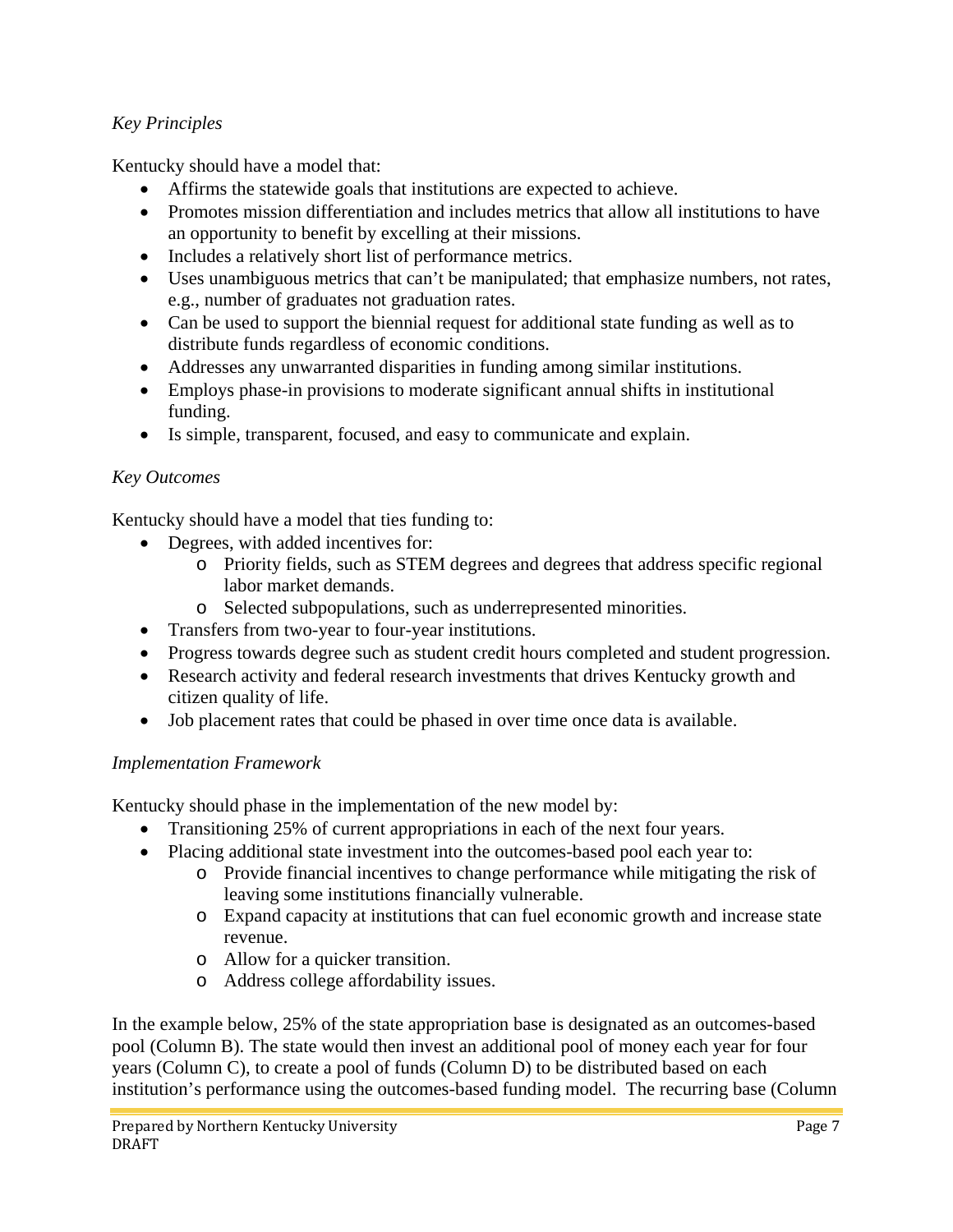E) becomes the starting base appropriation for the following year (Column A). Column F shows the annual postsecondary education increase (a four-year average of 5%).

| <b>EXAMPLE</b> |                                    |                      |                   |                      |                     |                 |  |  |  |
|----------------|------------------------------------|----------------------|-------------------|----------------------|---------------------|-----------------|--|--|--|
|                | А.                                 | В.                   | C.                | D.                   | E.                  | F.              |  |  |  |
| Year           | <b>Beginning SA</b><br><b>Base</b> | <b>Outcomes</b>      | <b>State</b>      | $B+C$                | $A+C$               | C/A             |  |  |  |
|                |                                    | <b>Based Portion</b> | <b>Investment</b> | <b>Total</b>         | <b>Total Net SA</b> | $\frac{0}{0}$   |  |  |  |
|                |                                    | $(25\%$ per year)    | (CPE Request)     | <b>Outcomes Pool</b> |                     | <b>Increase</b> |  |  |  |
| 2014-15        | \$916,013,400                      | \$229,003,350        | \$40,000,000      | \$269,003,350        | \$956,013,237       | 4.37%           |  |  |  |
| 2015-16        | \$956,013,400                      | \$498,006,700        | \$45,000,000      | \$543,006,700        | \$1,001,013,400     | 4.71%           |  |  |  |
| 2016-17        | \$1,001,003,350                    | \$772,010,050        | \$55,000,000      | \$827,010,050        | \$1,056,013,400     | 5.40%           |  |  |  |
| 2017-18        | \$1,056,013,400                    | \$1,056,013,400      | \$60,000,000      | \$1,116,013,400      | \$1,116,013,400     | 5.68%           |  |  |  |

### *Conclusion*

Kentucky's progress in improving the economic and social welfare of its citizens and communities is highly dependent upon the ability of its colleges and universities to fulfill the goals of the CPE strategic agenda and the state's 2020 goals. Kentucky's goal of meeting the national average is getting more difficult as nearly all states are focused on increasing educational attainment levels as a means to maintain and improve their economic competitiveness. However, some of these states are not trying to compete using an antiquated postsecondary education funding mechanism that encourages the status quo. The time has come to implement a rational, public policy-based funding model that distributes institutional resource allocations according to state goals.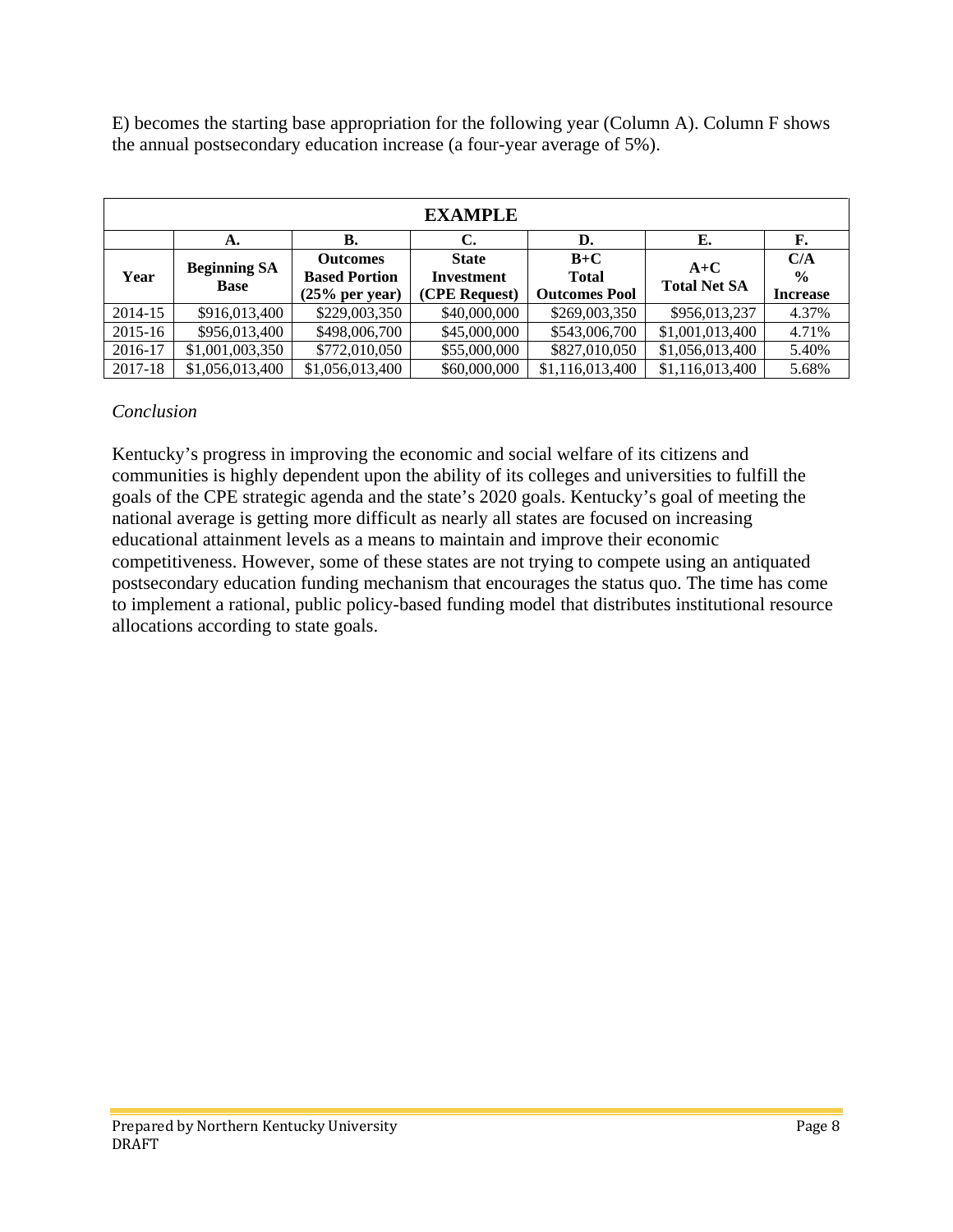### **Appendix**

### *A Case Study* **The Cumulative Impact of State Funding Policies on Northern Kentucky University**

Northern Kentucky University is an excellent example of how a high performing institution can be constrained by state funding policies that are not based on a progressive and rational funding model aligned with state goals. The Commonwealth's current approach for funding higher education has resulted in large unwarranted disparities in funding levels amongst institutions with similar missions. This current funding approach has disadvantaged those institutions like Northern Kentucky University that have made the most progress toward state goals. Given the relatively scarce outlook for additional state funding for higher education in the near future, continuation of the current funding approach threatens to constrain the significant progress Northern Kentucky University has made in advancing state goals.

NKU has made significant progress over its 45-year history. Decade after decade, guided by an aspirational vision and bold but realistic strategic goals, the university has grown from a cow pasture with a farm pond and trailers to a modern metropolitan university that serves nearly 16,000 students and currently produces nearly 3,000 degrees and certificates annually. NKU, along with WKU, has seen the largest enrollment growth (37%) of all universities since postsecondary reform was put in place. In addition, NKU has the largest percentage increases in degree production amongst the regional comprehensive institutions since 1998-99.

| <b>KY Regional Institutions</b> |                   |                           |                                     |                          |  |  |  |  |  |
|---------------------------------|-------------------|---------------------------|-------------------------------------|--------------------------|--|--|--|--|--|
| <b>Increases in Degrees</b>     |                   |                           |                                     |                          |  |  |  |  |  |
| 1998-99 compared to 2011-12     |                   |                           |                                     |                          |  |  |  |  |  |
|                                 |                   | <b>Bachelor's Degrees</b> | <b>Bachelor's Degrees and Above</b> |                          |  |  |  |  |  |
|                                 | # Increase in     | % Increase in             | # Increase in                       | % Increase in            |  |  |  |  |  |
|                                 | <b>Degree</b>     | <b>Degree Production</b>  | <b>Degree</b>                       | <b>Degree Production</b> |  |  |  |  |  |
|                                 | <b>Production</b> |                           | <b>Production</b>                   |                          |  |  |  |  |  |
| <b>NKU</b>                      | 817               | 70%                       | 1,155                               | 78%                      |  |  |  |  |  |
| <b>WKU</b>                      | 748               | 39%                       | 1,214                               | 50%                      |  |  |  |  |  |
| <b>EKU</b>                      | 497               | 28%                       | 843                                 | 39%                      |  |  |  |  |  |
| MuSU                            | 473               | 45%                       | 727                                 | 47%                      |  |  |  |  |  |
| MoSU                            | 204               | 22%                       | 393                                 | 33%                      |  |  |  |  |  |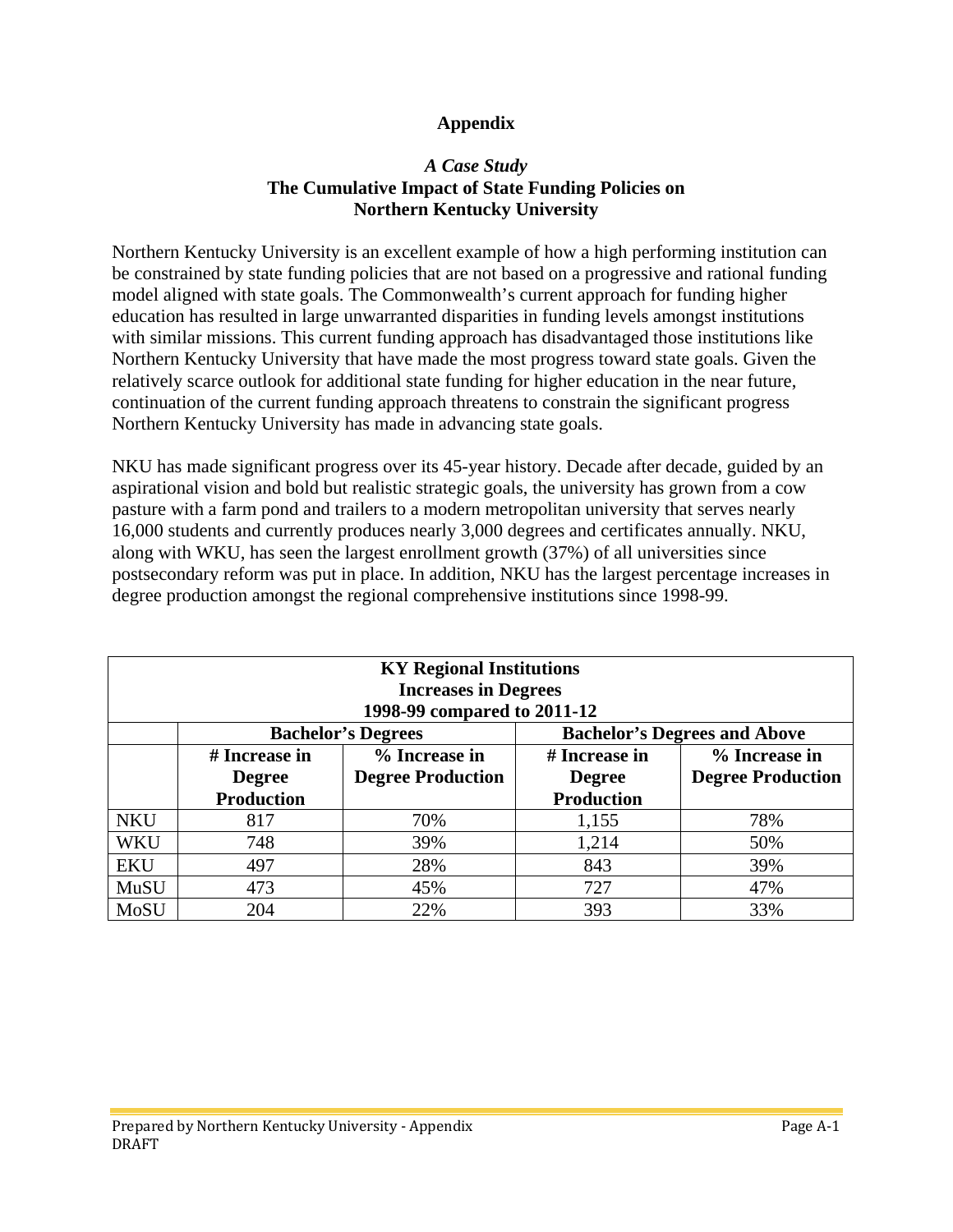### **What is NKU's funding situation?**

#### *Funding per Full-time Equivalent (FTE)Student*

One of the primary cost drivers for colleges and universities is the number of students it serves. As a result, comparing institutional funding on an FTE basis is a widely adopted national metric for comparing higher education funding levels. As Table 1 illustrates, the current funding approach used by the Commonwealth has created large disparities in net state appropriations per FTE student among the regional universities. NKU has the greatest disparity with the lowest state funding per FTE student and a \$16.6M gap between NKU's funding per FTE student and the average of the other regional universities.



**Table 1 FY 2012-13 Net State Appropriation Per Fall 12 FTE Student** 

Net State Appropriation = State Appropriation Less Debt Service and UofL Hospital Contract FTE = Fall 2012; Undergraduate Total Semester Hours Divided by 15; Graduate and Law Total Semester Hours Divided by 12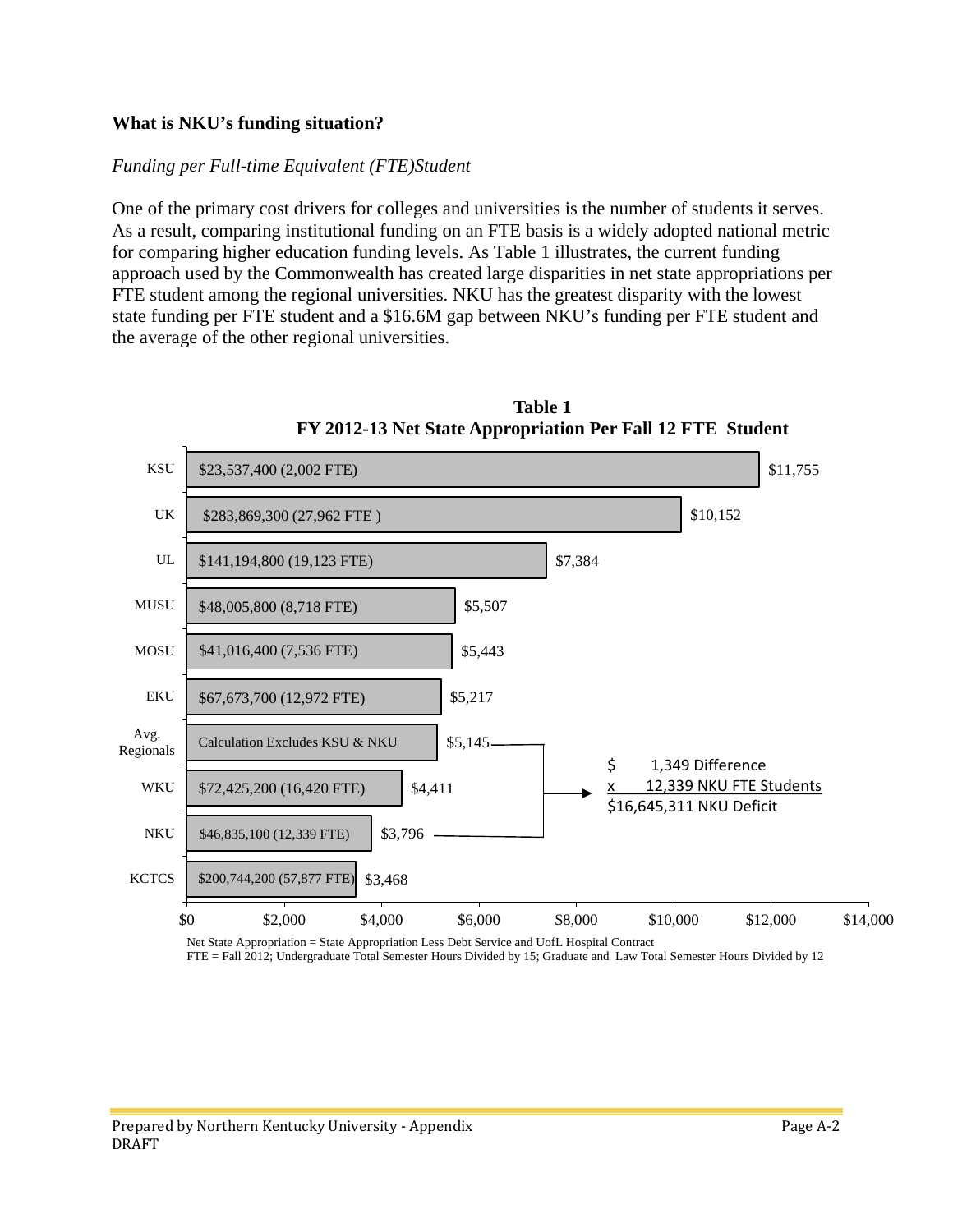Translating this chart to the perspective of the student, NKU students pay 73% of the cost of their education, the largest among any of the other Kentucky regional universities (see Table 2).



**Table 2 2011-12 Student/State Share of Total Public Funds**

As Table 1 and Table 2 illustrate, the two institutions that have experienced the largest enrollment growth since postsecondary reform receive the lowest state funding per FTE student and their students pay the largest share of the cost of their education. If NKU had not grown since 1997-98, the university would be receiving funding per FTE near the average of the other regional institutions (at roughly \$5,192 per FTE student). The current funding approach serves as a financial disincentive for institutions to grow and to make progress towards state educational attainment goals. Another way to look at it, if NKU had not grown since postsecondary education reform, they would not have contributed as significantly to the state's educational attainment goals but their funding outlook would be relatively better.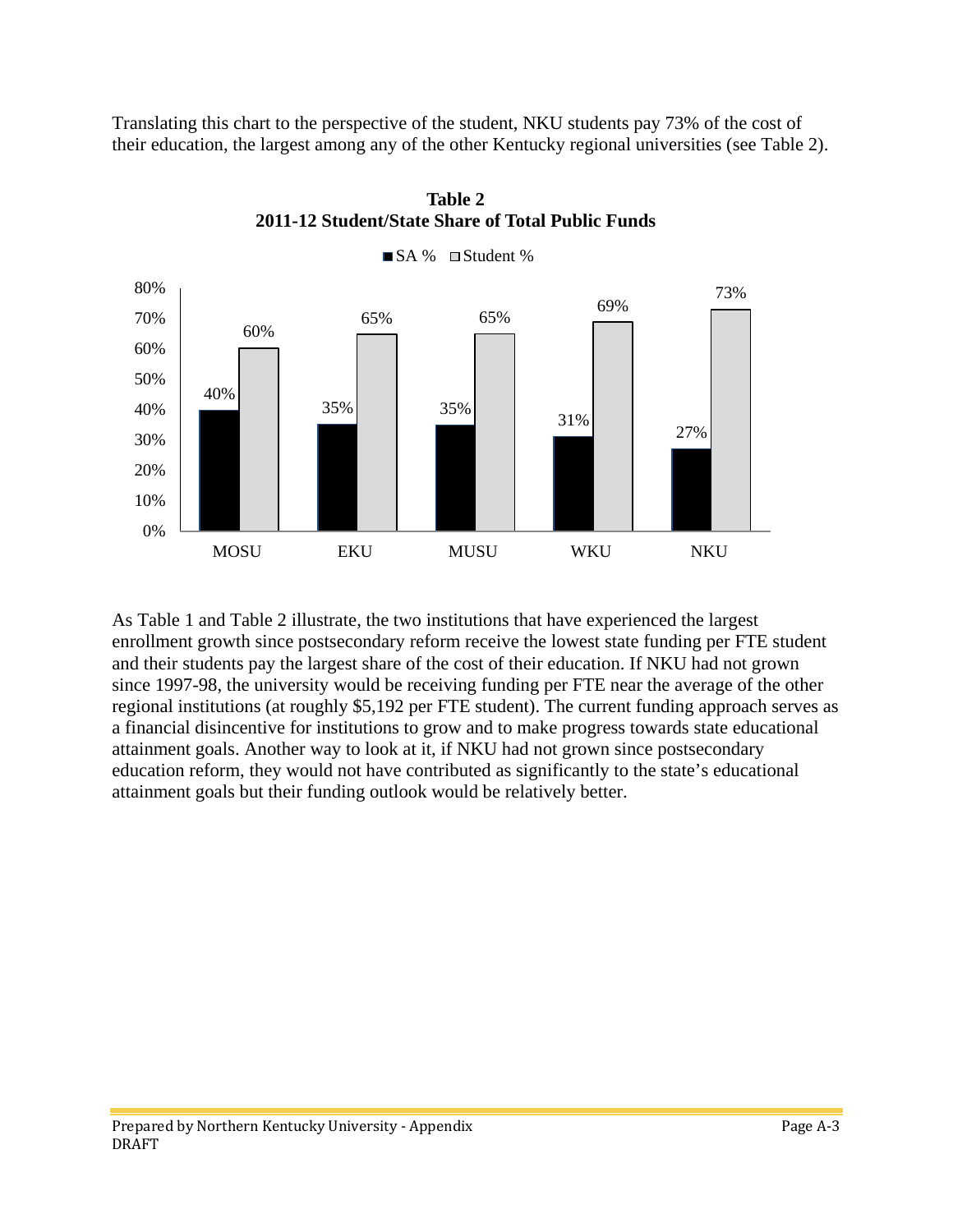### *Funding per Degree*

While the increase of FTE students is one of the primary drivers of costs, the number of degrees produced is a primary outcome for an institution's contribution to increasing educational attainment levels in the state. As a result, funding institutions on a per degree basis is being adopted by states as a primary metric for the allocation of funds. From a different perspective, funding per degree provides a proxy for how much the state is investing at each institution to produce a degree. It encourages institutions to focus on ensuring the students they enroll are able to successfully graduate as well as reduces the state's investment in students that never complete their degree. When examining funding on a per degree basis, institutions with similar missions should receive similar levels of state funding if funding is aligned with state educational attainment goals. As illustrated in Table 3, NKU receives the lowest state appropriation per degree of any of the regional institutions in the state. \$15.9M in additional funds would be needed to bring NKU to the average state appropriation per degree for the other regional institutions.



**Table 3 FY 2011-12 Net State Appropriation Per Bachelor Degree**

Degrees = Bachelor only = Academic Year 2011-12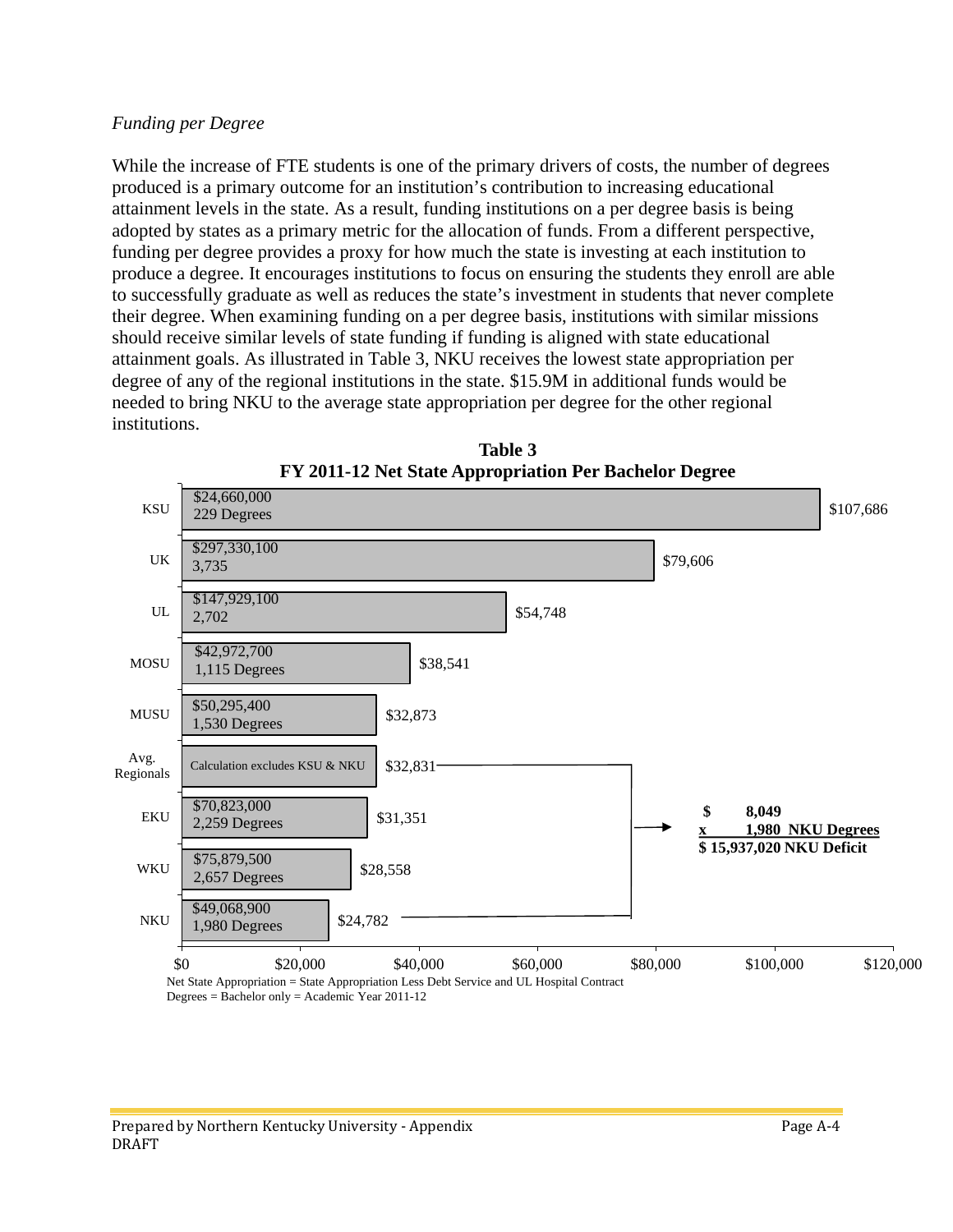### *Additional NKU specific challenges*

In addition to receiving the lowest state funds per FTE and per degree of any of the KY regional institutions, NKU faces additional financial challenges, particularly in recent years. NKU is the only KY regional university in a major metropolitan area bringing not only intense competition for faculty, staff and students but higher costs for operations. In addition, NKU is the only KY regional university with a professional school (Chase College of Law).

Further exacerbating these disparities in recent years has been the Commonwealth's 1) uneven approach to supporting the maintenance and operating costs of opening new state-funded facilities and 2) lack of recognition of the variable impact of the unfunded pension liability across the institutions. Since 2007, institutions opening new buildings have had to cover the operating costs with either tuition rate increases or funds reallocated from core operations. These financial pressures have impacted NKU more than any other regional institution.





Note: UK & UL do not have any employees participating in KERS or KTRS.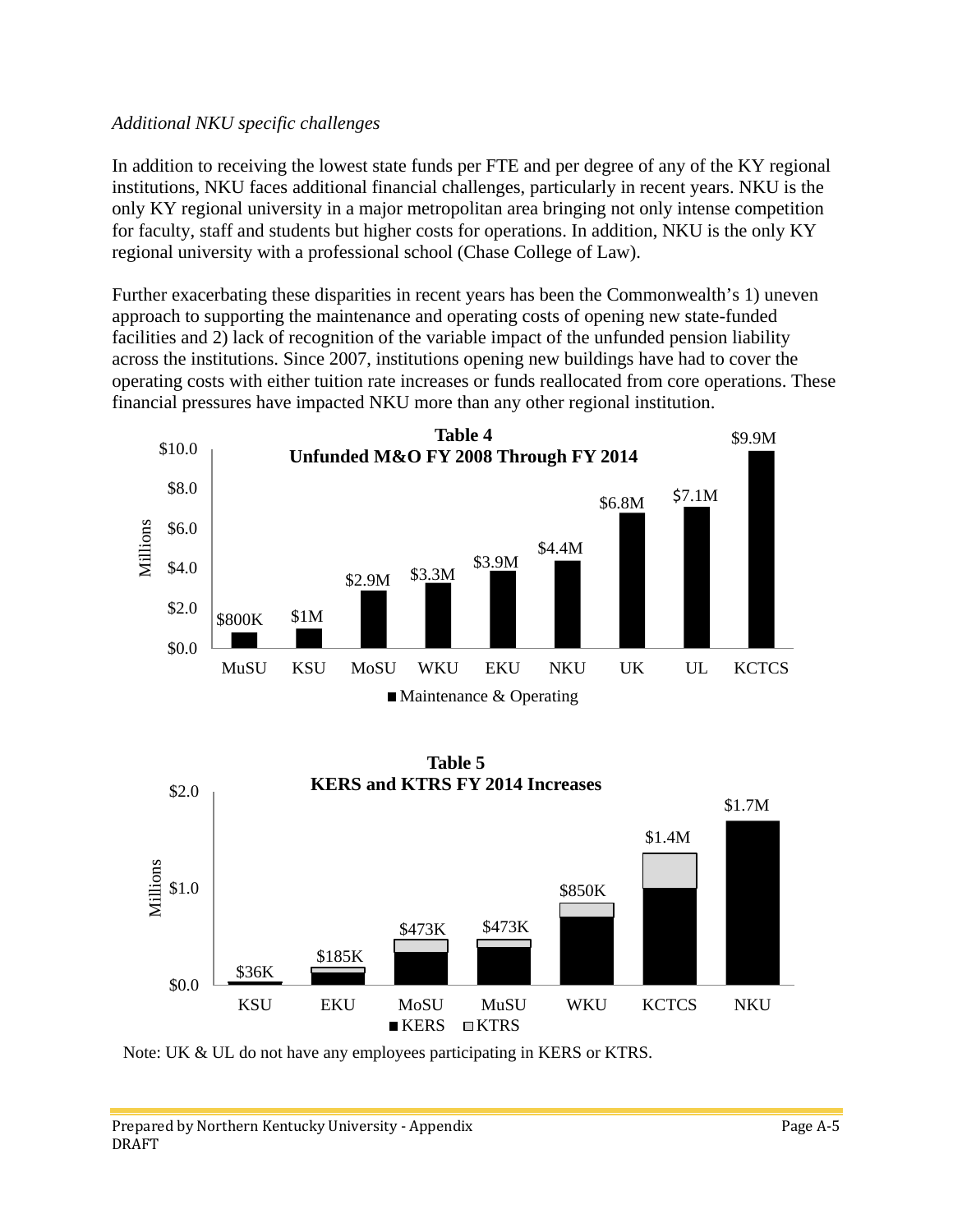### **How has NKU managed its resources despite its low state funding?**

In addition to state budget cuts of \$8.4M over the past six years, NKU has reallocated \$10M of its existing resources to address fixed costs increases, essential expenditures (such as emergency communication systems), new buildings, deferred maintenance, scholarships and financial aid, technology (including expansion of instructional technology / online courses and implementation of SAP), enrollment growth-related costs (including faculty and student supported related positions), and other investments vital to student success and regional progress. This \$18M reallocation represents nearly 40% of the university's state appropriation or 10% of the university's budget. These substantial reallocations have been possible due to the significant efficiencies, cost savings, and productivity improvements that have occurred across campus. The university continuously looks for ways to contain costs and operate more efficiently.

Listed below are some of the more significant cost savings initiatives the university has implemented in recent years (see summary of cost savings report for more details):

- Refinanced debt \$800K.
- Reorganized and eliminated staff and administrative positions \$1M.
- Moved to a self-insured worker's compensation program \$200K initial savings plus additional annual savings.
- Realized energy performance and other utility contract savings \$750K
- Transitioned to using the Department of Revenue for the collection of student bad debt -\$1.1M to date, \$250,000 - \$300,000 per year (note: this measure hurts NKU's ability to re-recruit these students in future years.
- Operational savings through technology, supplies, and other measures (electronic checks and forms, student email to cloud, new supply contracts, reduction of fleet cars.) - \$2.5M.
- Closed the Covington NKU Campus \$500K.

Listed below are some of the more significant budget reduction and cost containment measures that negatively impact our ability to serve students and our region:

- Operate with fewer full-time faculty and staff than necessary to adequately serve all of our students and our region's needs.
	- o Highest number of FTE students per full-time faculty.
	- o Highest number of FTE students per full-time staff.
	- o Largest percentage of part-time faculty to full-time faculty.
	- o Lowest full-time staff to full-time faculty ratio.
	- o Extensive use of part-time faculty and temporary lecturers.
- Reduced investments in areas necessary to recruit, retain, and develop the talent necessary to support our diverse student body and the Northern Kentucky region:
	- o No merit (or cost of living) salary increases for faculty / staff for three years (\$1M per 1% annual increase); some faculty / staff candidates ask for a recent history of salary increases when making their decision hurting our ability to recruit talent.
	- o Restructured academic faculty professional development functions \$800K.
	- o Reduction in travel and professional development opportunities \$2M.
	- o Modified health insurance plans and renegotiated contracts \$400K.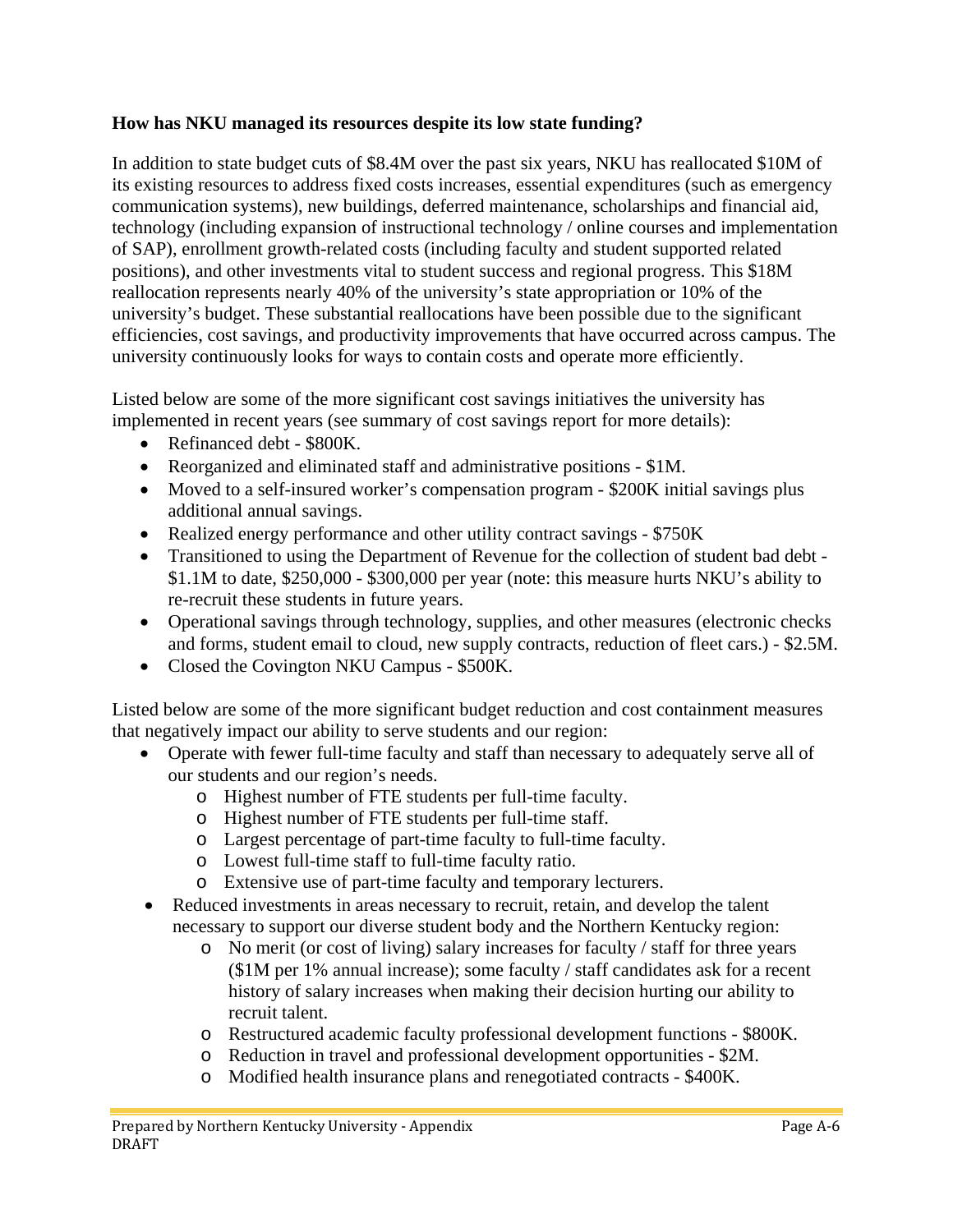- Limited investments for meeting the needs of non-traditional students.
	- o Veterans support center staffed with <1 FTE.
	- o Adult-focused, cohort-based bachelor's degree programs.
	- o Undergraduate online courses.
	- o Low marketing budgets limit ability to compete with more costly for-profit institutions for non-traditional students.
- Reduced community service/outreach activities \$2.2M.
- Cost deferral extended equipment and computer replacement schedules while managing with limited deferred maintenance budgets.

### **How do NKU's current financial challenges constrain the institution from addressing the opportunities and challenges facing the Northern Kentucky region and its people?**

Northern Kentucky University uses the full breadth of its resources invested in education, research, and service to enhance the region. While increasing educational attainment levels in the region is our primary focus, applying the talents of our faculty, staff and students is a major driver of change in our community. NKU's service to the region includes a wide range of activities such as nursing care for the underprivileged in the inner city, applied research for the protection of the Ohio River, free legal services for children and youth, and advising and technology services for our area businesses. Constraints on resources curtail our activities in all of these activities and limit the region's progress. Specific areas of high-priority investments for our region include:

- Strengthening the P-12 education pipeline, particularly with dual-credit high school courses.
- Hiring more full-time faculty to improve student retention and apply their talents to serve the region.
- Increasing capacity to serve more students, particularly through programs that serve adult learners, veterans, and under-represented minorities.
- Developing a more interdisciplinary curriculum to produce graduates with the skills and knowledge necessary in today's economy.
- Improving student success by hiring more academic and student support positions such as academic advisors, career counselors, and student coop and internship coordinators.

Our community has called for the expansion of our informatics and healthcare-related programs and services. Regional analysis suggests that these disciplines will be among the highest areas of talent need, both for new and replacement workers. These disciplines represent the majority of the expected job openings in our region, with salaries over \$35,000, for the foreseeable future. The lack of adequate funding has impeded NKU's ability to produce this needed talent.

## **How is NKU planning to continue its upward trajectory over the next five years?**

In January 2013, NKU embarked on a comprehensive, inclusive, and ambitious strategic planning process to guide the university toward its  $50<sup>th</sup>$  anniversary in 2018. As part of the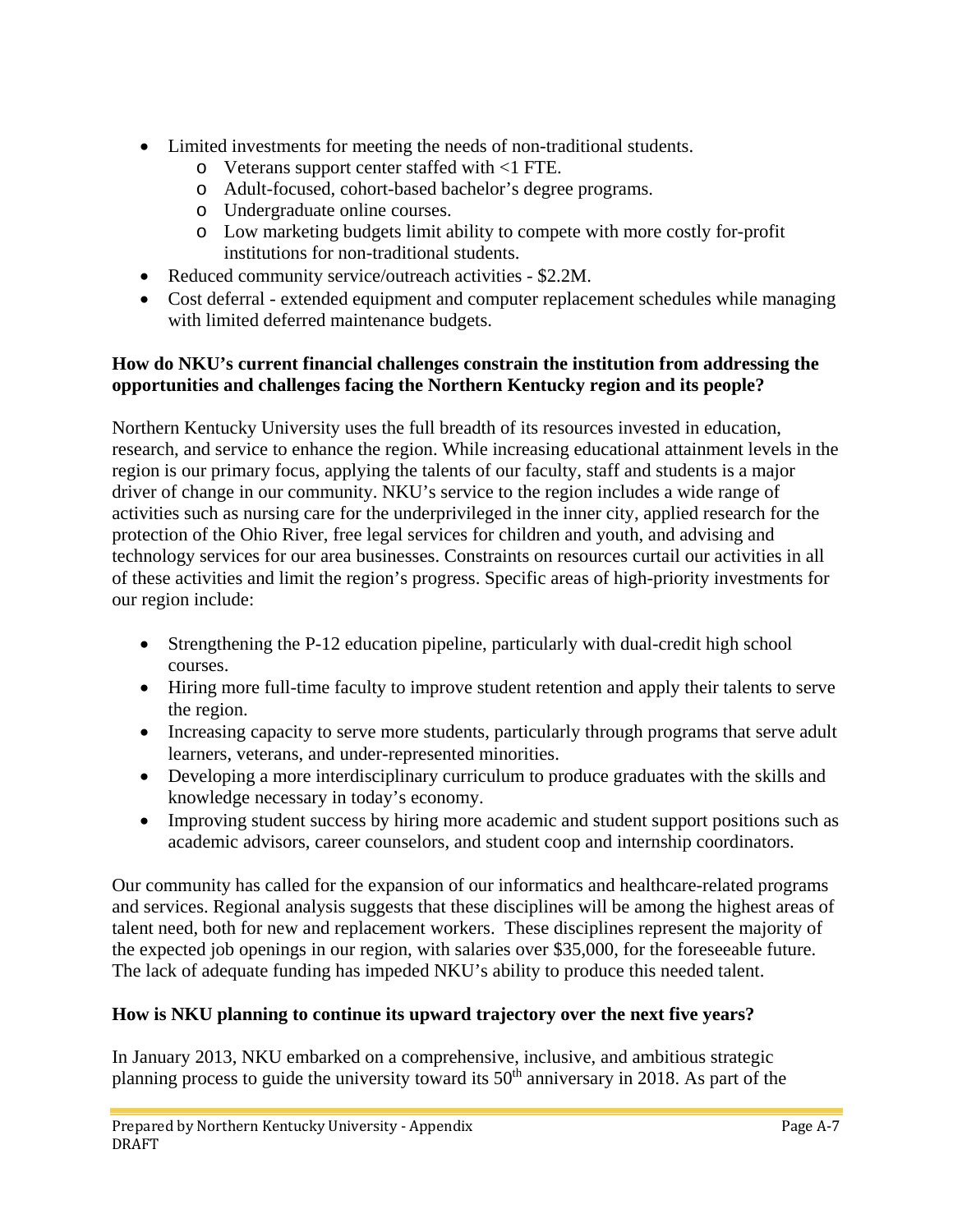strategic planning process, the president has conducted numerous open forums seeking advice from the campus community and external stakeholders. In addition, a comprehensive survey was administered to faculty, staff, and students, and the results are being used as a part of the university's SWOT analysis. Environmental scanning for the planning process has included a plethora of state, regional, and national studies and documents, and a recent Stakeholder Conference garnered input from more than 100 internal and external constituents.

With the assistance of a strategic planning committee, the university will develop a five-year, institution-wide strategic plan for approval by the Board of Regents. The plan will represent the shared vision, values, and goals of the entire university community and will be the unifying instrument that optimizes the use of available resources and talent toward the achievement of NKU's mission and aspirations.

But, implementing an ambitious five-year strategic plan is very difficult when state support is uncertain and inadequate. An outcomes-based funding model would provide a more stable, predictable foundation upon which all of the state's institutions can build long-range plans. An outcomes-based funding model would also incentivize institutions to identify strategies in their long-range, strategic plans that promote and achieve the state's public agenda for higher education. With our strategic planning process currently underway, this is an opportune time for NKU to design strategies around a new outcomes-based funding model that will address the needs of our stakeholders.

### **Can NKU's unwarranted funding disparity be addressed?**

The outcomes-based funding model proposed in the body of this paper could be designed to address more aggressively the unwarranted disparities across similar institutions in the early stages of implementation. While Kentucky's solution must be tailored to the specifics of its higher education environment, the work in states that have already commissioned studies and developed various approaches can offer insights and options to consider.

- In 2012, the Utah System of Higher Education hired consultants to make recommendations and incorporate an equity component into their funding request.
	- o The equity analysis was based on a comparison among peers of each institution's funding level per FTE student and the share of public funds provided by state appropriations.
	- o The recommended target for the state share of total public funds was 60% for comprehensive universities.
- Virginia developed a plan to fund higher education more equitably, establishing a goal that 70% of total education and general costs should be funded by the state while leaving 30% of the costs to students. While the 70/30 split may not be attainable, particularly during recessionary times, an equitable distribution of state funds remains the goal.
- Idaho commissioned a study of the equity in higher education funding for their state in 2011. Funding per student for the public institutions had grown more disparate over the